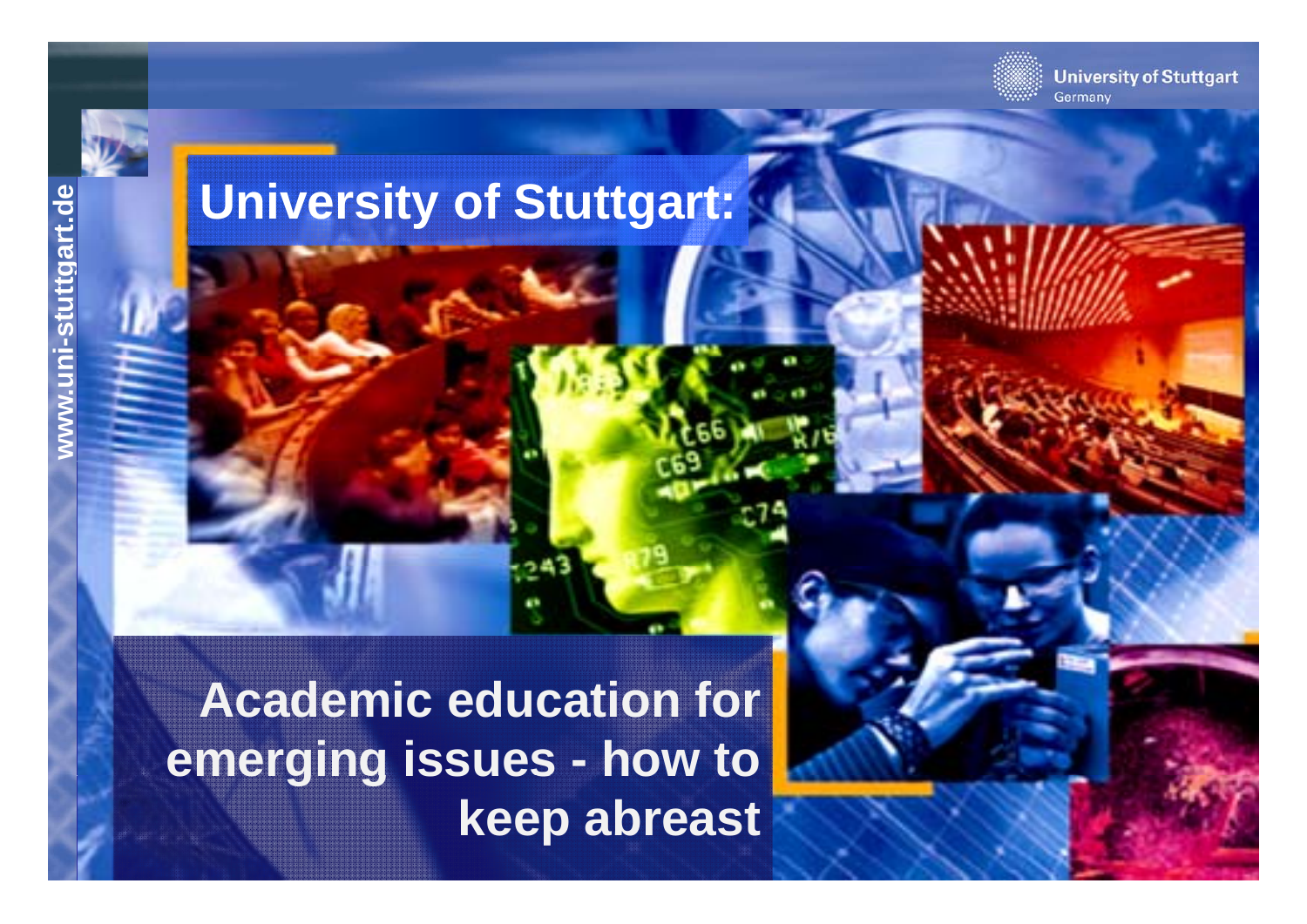**ni-stuttg**

## **art.deWelcome on behalf of the University of Stuttgart**



## **www.u Academic education for emerging issues how to keep abreast**



Prof. Dr.-Ing. Wolfram Ressel, Rector





Early Recognition, Monitoring and Integrated Management of Emerging, New Technology Related, Risks



Grant agreement number: CP-IP 213345-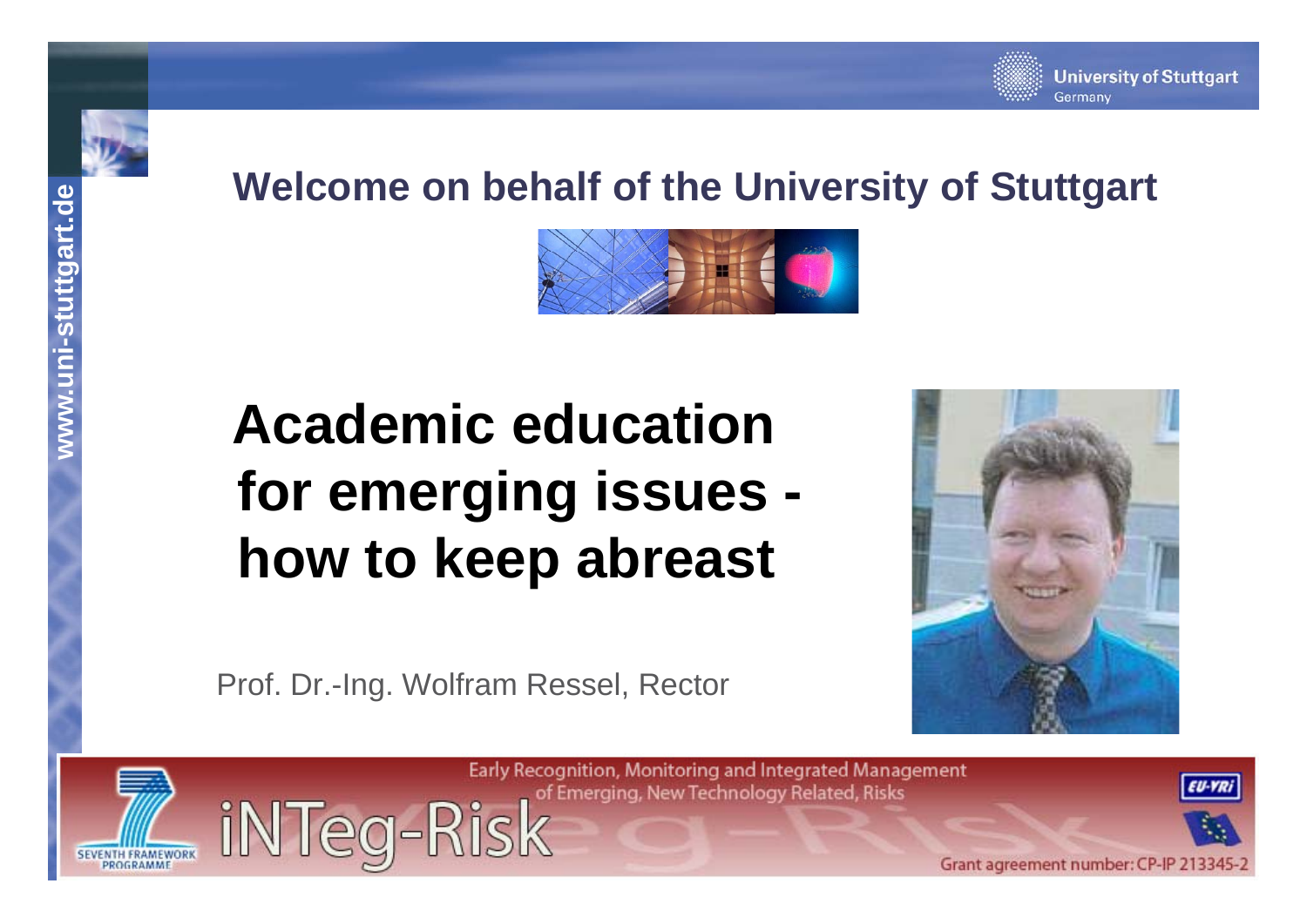### **art.deAt a glance >>>**

- **A research university with a focus on Engineering<br>and the Natural Sciences**
- $\overline{\phantom{a}}$ 19,500 students enrolled at 10 faculties
- $\blacksquare$  An international range of study programs including 7 Master's courses taught in English
- $\overline{\phantom{a}}$  An interdisciplinary profile with key competences in the fields of Engineering, Natural Sciences, Humanities, Economics, and Social Sciences
- Ŧ The driving force behind one of Europe's leading-<br>
edge technology regions<br>
Datum 2.06.2009



Datum 2.06.2009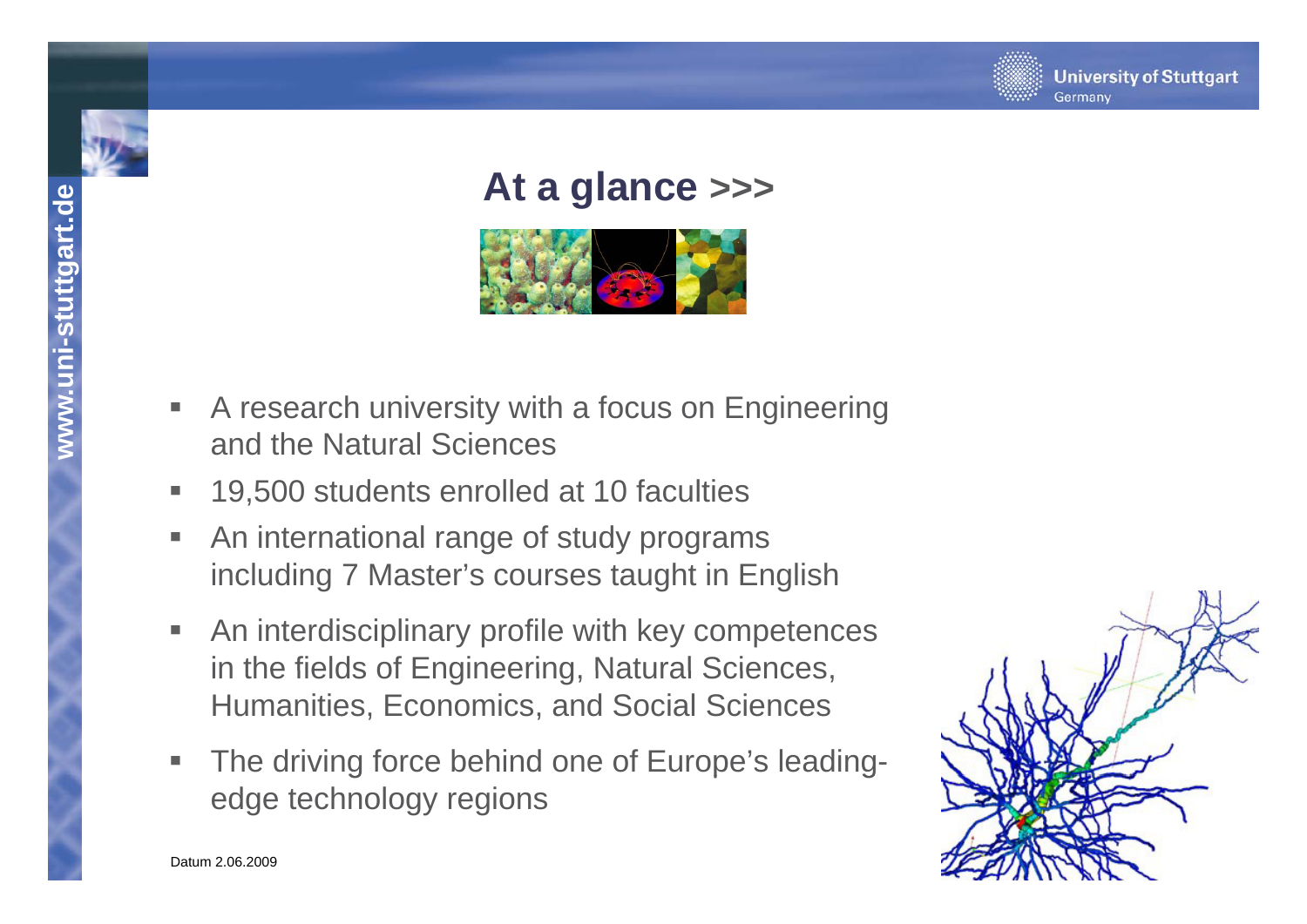**ni-stuttg**

**www.u**

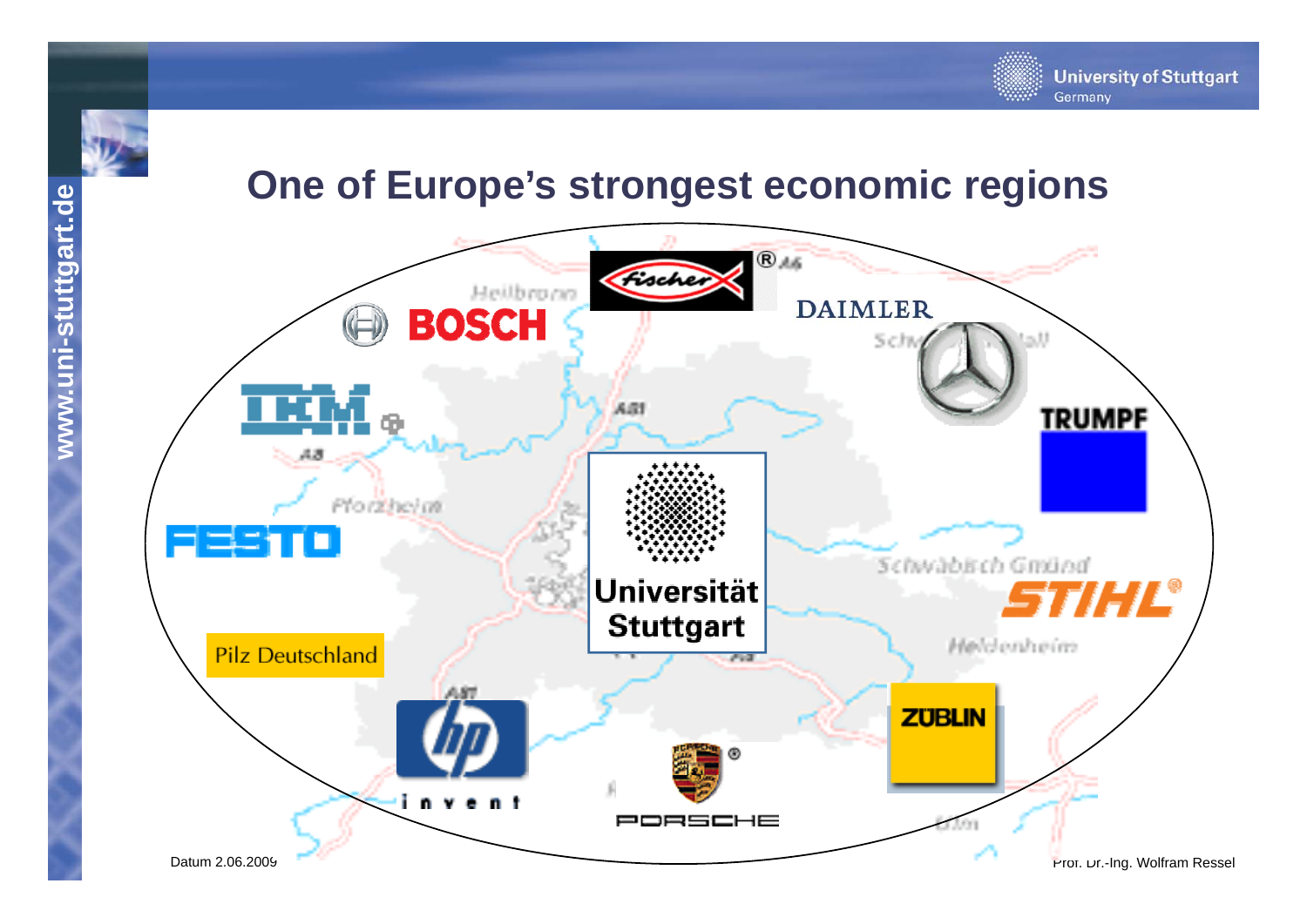

SEVENTH FRAMEWORK

### **Key Research Area and their relevance (\*, \*\*, \*\*\*) for iNTeg-Risk project**



# **Modelling and simulation technology\*\***<br>New materials\*\*



**University of Stuttgart** 

Germany

**Complex systems and communication**\*\*

**Technology concepts and technology assessment \*\*\*** 

**Energy and the environment**\*\*

**Mobility**

**Construction and living**\*

**Integrated product and production design**\*\*



Datum 2.06.2009

Prof. Dr.-Ing. Wolfram Ressel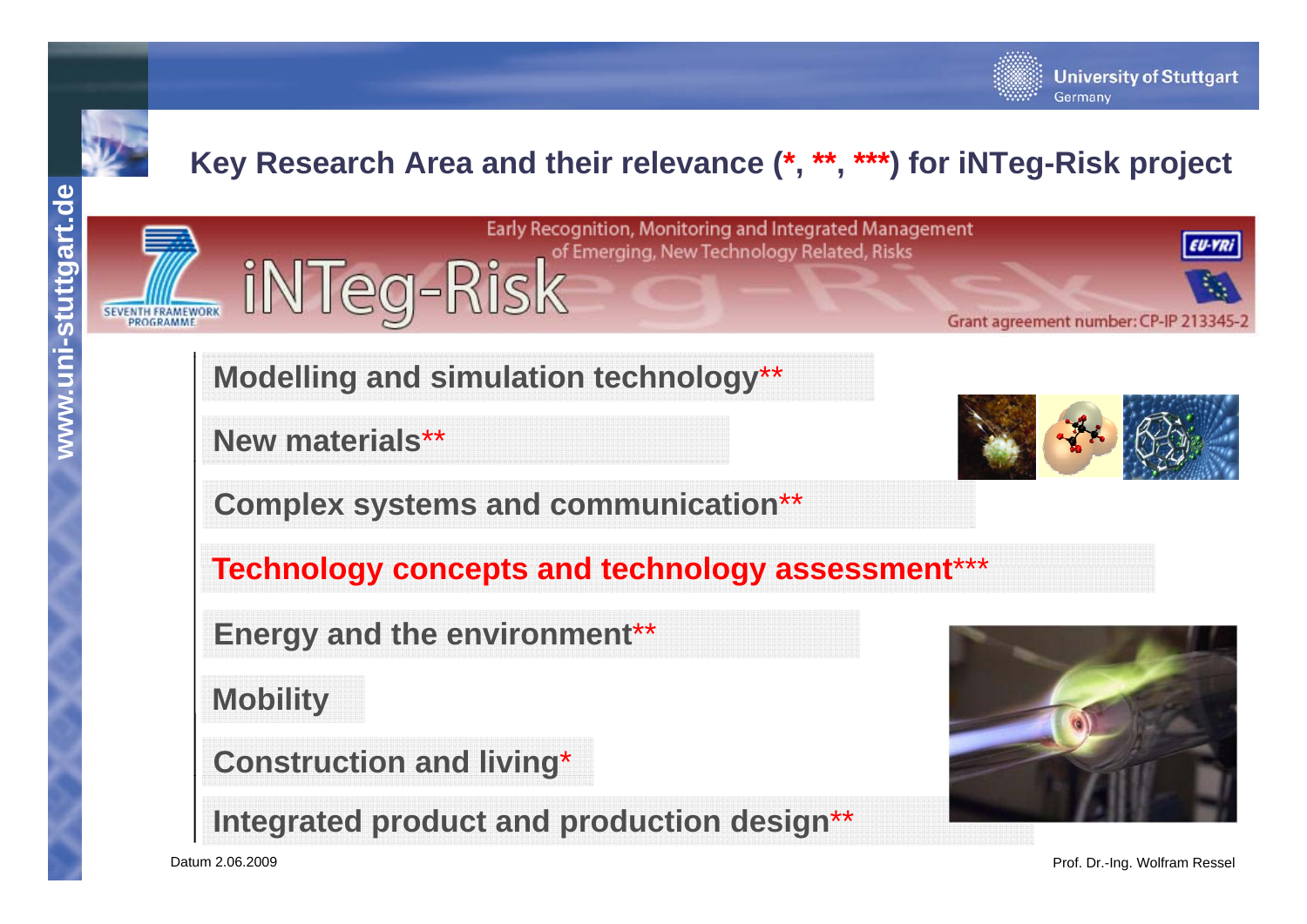

## art.com <<<< What's special about Stuttgart



project: a Boeing 747SP, equipped with a highperformance mirror telescope.



## **VEGAS**

A subsurface remediation facility with a capacity of approx. 700  $m<sup>2</sup>$  - allowing the simulation of contamination processes.

iNTeg-Risk

### **Europe's fastest vector computer**

with 12.7 TFI OPS computing power.

Datum 2.06.2009

**EU-YRI** 

nt number: CP-IP 213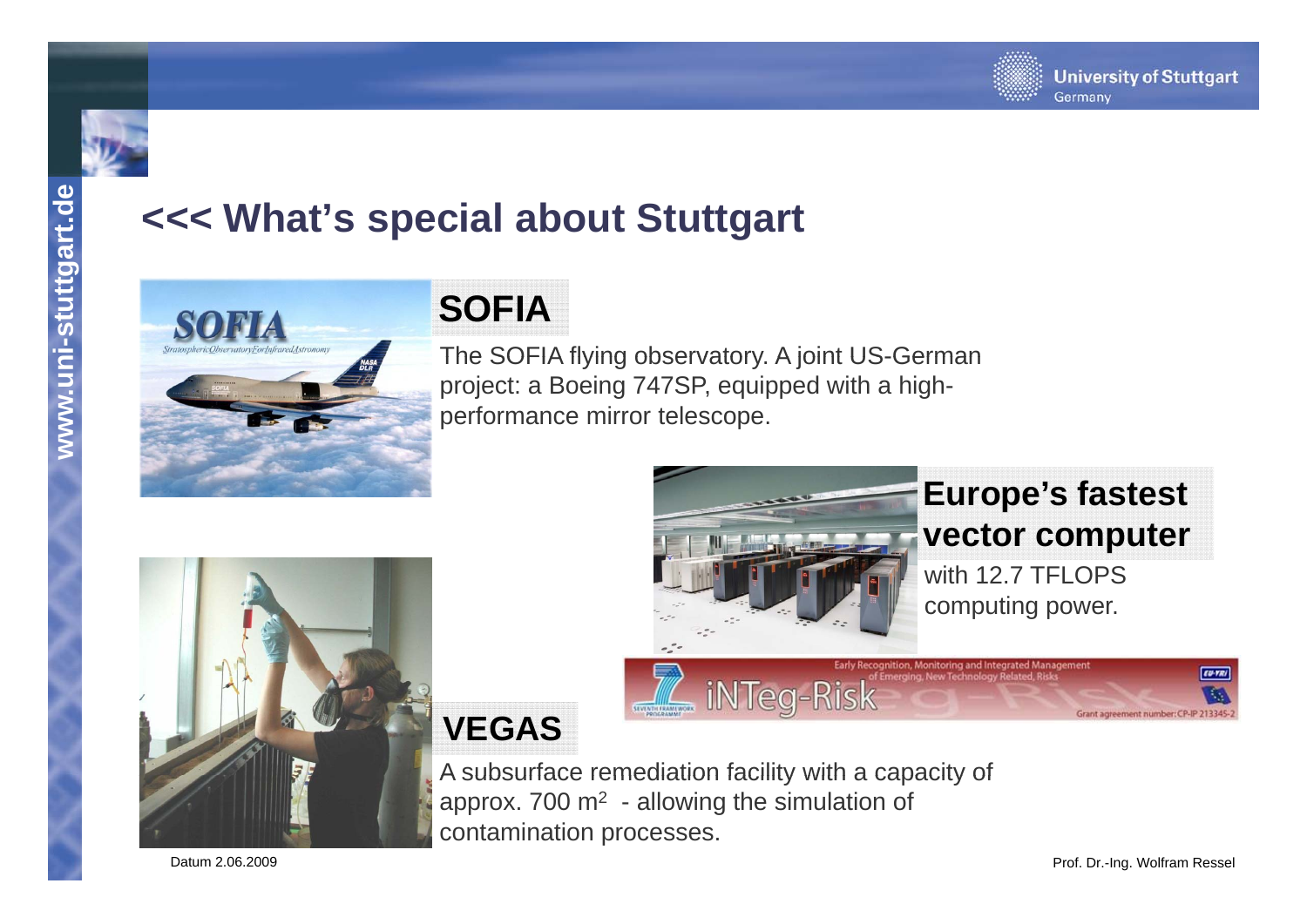

## **art.** What's special about Stuttgart >>>



iNTeg-Risk

## **Research Centre for<br>Simulation Technology**

**<sup>n</sup>**… creates basic technologies that can be used for all simulations.



The International Center for Cultural and Technological Studies (IZKT) researches the interaction between culture and technology **ZIRN the "Interdisciplinary Research Unit on Risk ZIRN, Interdisciplinary Governance and Sustainable Technology Development"**

Datum 2.06.2009

Prof. Dr.-Ing. Wolfram Ressel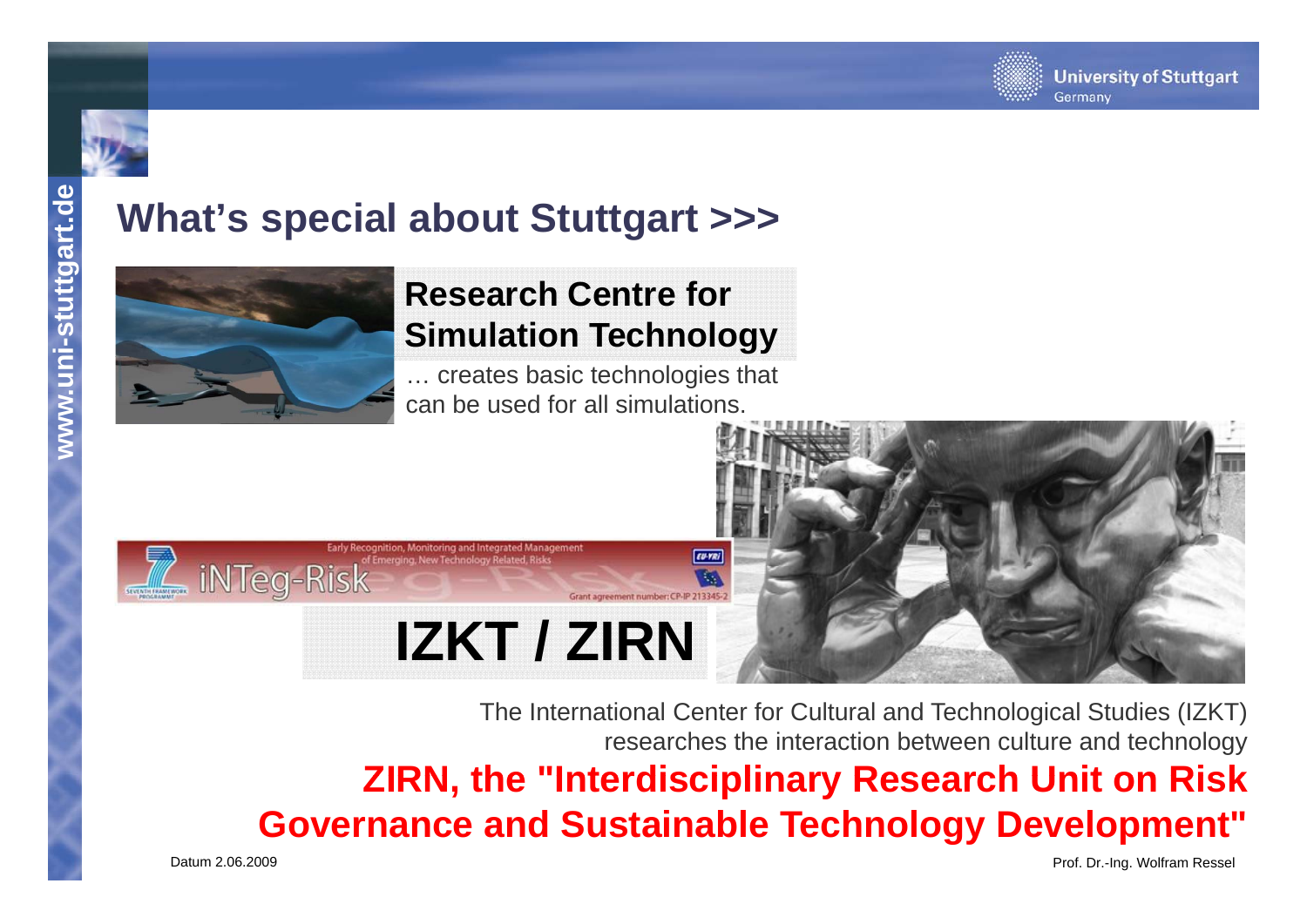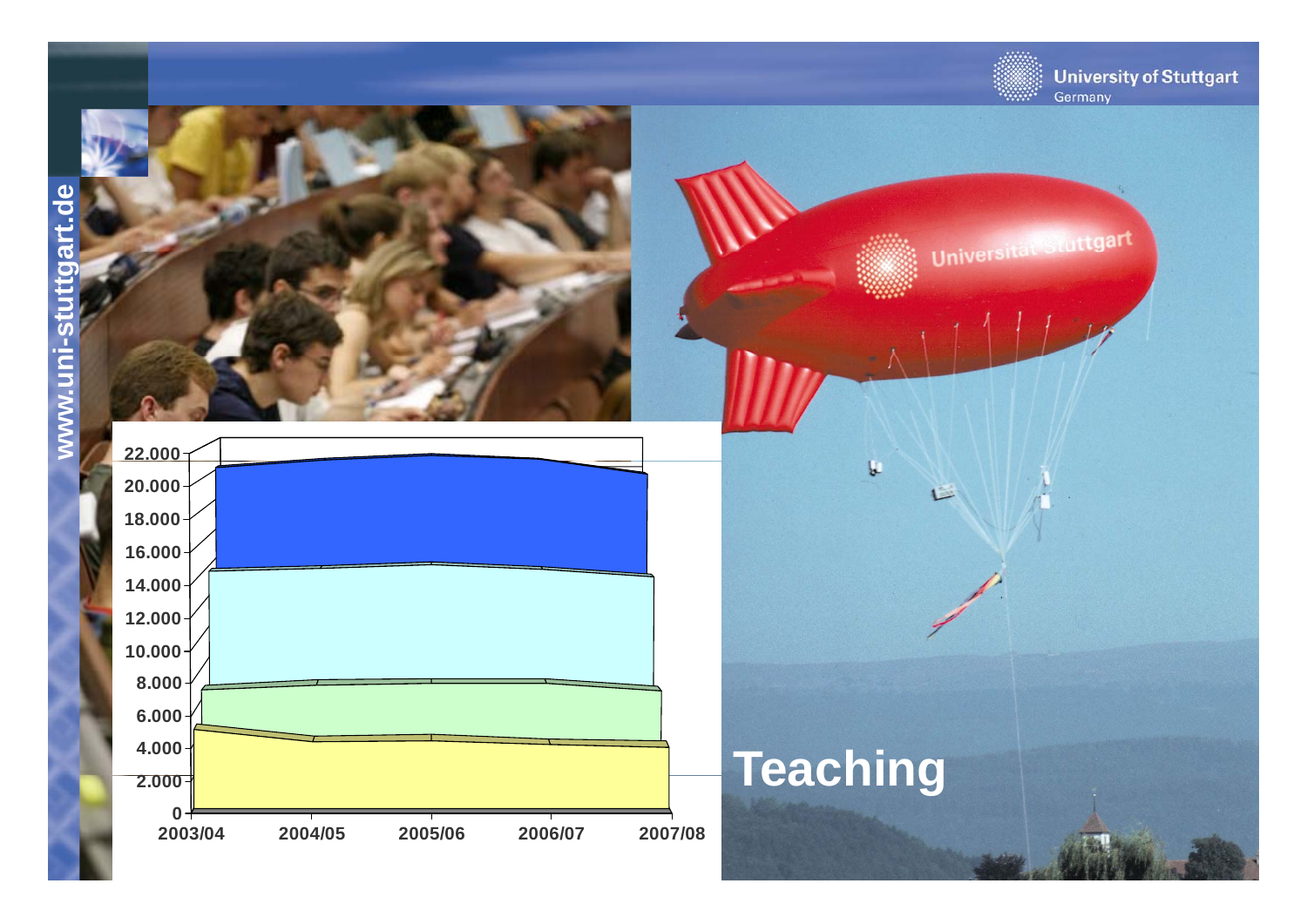

### **Interdisciplinary Qualifications in Courses**

In addition to the specific qualification and expertise in a particular subject, studying at the Universität Stuttgart also offers:

- **Key qualifications: incl. social awareness**
- п
- **intercultural competence, leadership skills Interdisciplinarity: Studium Integrale / Studium Generale**



The centres, departments and study programs of the Universität Stuttgart convey a broad range of interdisciplinary skills. Students of the Humanities and Social Sciences are required to complete courses in the Natural Sciences and Engineering. For iNTeg-Risk, again, ZIRN with a number of interdisciplinary courses on risk governance, corporate responsibility, sustainability, impacts of new technologies…



**ni-stuttg a www.u n**

Prof. Dr.-Ing. Wolfram Ressel